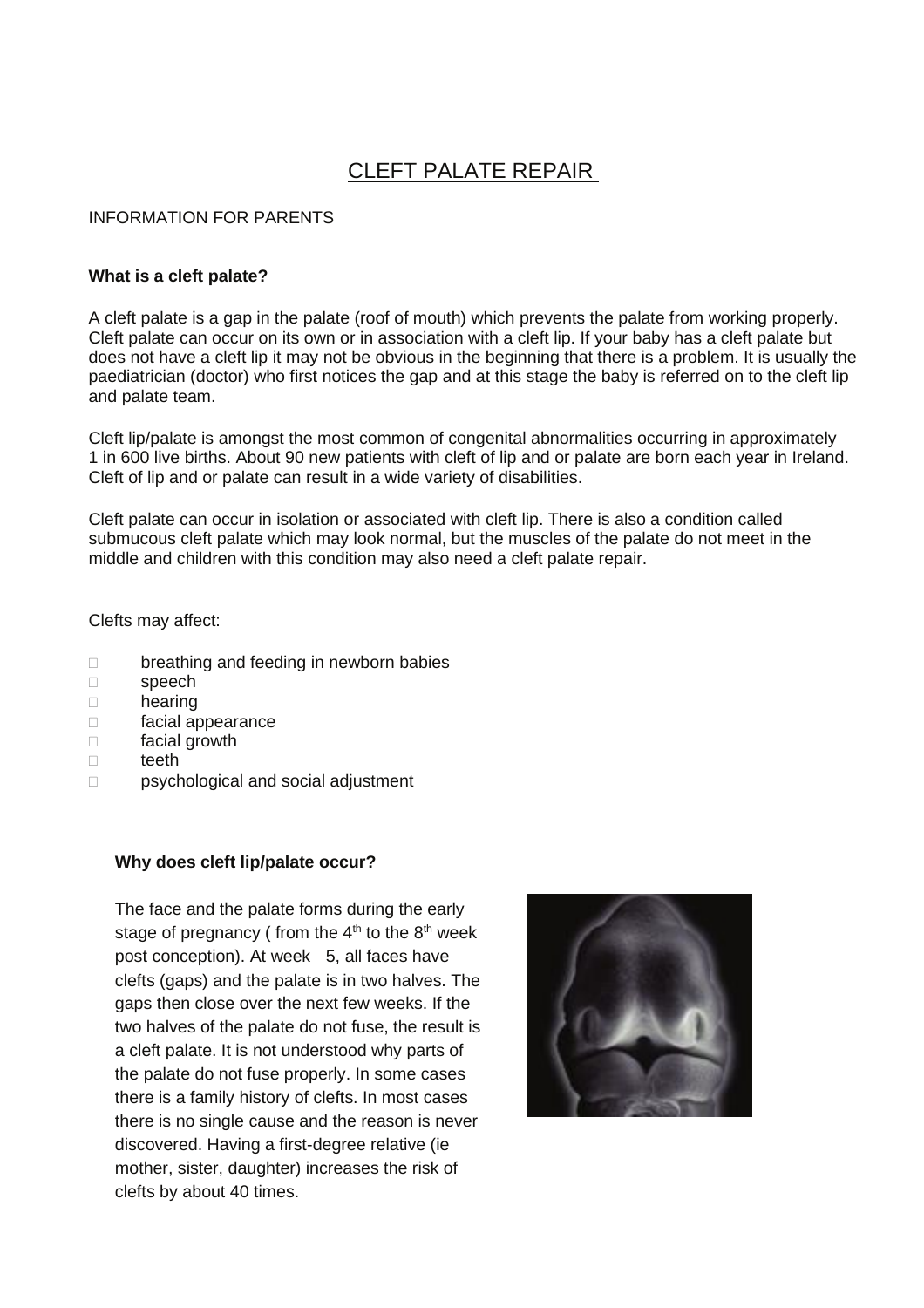# **What does surgery involve?**

We usually repair isolated cleft palates at six to seven months of age. The operation involves repair of the hard palate and of the soft palate. The most important part of the operation is joining up the palate muscles in a more normal position.

Children with a cleft lip as well as a cleft palate may have their hard palate repaired at the same time as their lip repair (Vomerine flap) at 3 months and need to return for a second operation at 9 months or 1 year to have the soft palate repaired.

 Sometimes, the operation involves making some cuts along the sides of the palate to allow the two halves of the palate to be brought together.

The following diagram illustrates a cleft palate repair technique used in this unit. It also shows a cheek flap (buccal flap), being used to add to the nasal layer. The cheek flap is only necessary in very wide clefts.



# **What happens before the operation?**

You will receive information on how to prepare your baby for the operation in your admission letter. You will need to bring your baby to the ward the day before the operation is due, so that all the preparation can be done to allow an early start the following morning. Your baby will need to have a medical check up and blood test to check everything is fine before the operation. The doctors will also need to see you to explain the operation again, discuss any worries you may have and ask you to sign a consent form. If your baby has any medical problems, such as allergies, please tell the doctors. If your baby is on any medications, please bring these with you. An anaesthetist will also visit you to explain your child's anaesthetic in more detail.

#### **Is there anything that I should do before the operation?**

Where possible, it is advisable to keep your baby away from children or adults who have colds, 'flu or other infections, to reduce the chances that your baby's operation will have to be postponed because he or she is not well.

Ideally soothers (dummies) should be avoided in babies with clefts and we would prefer that babies with dummies are weaned off it before the operation. However, each baby is different if this is not possible it is not a major cause for worry.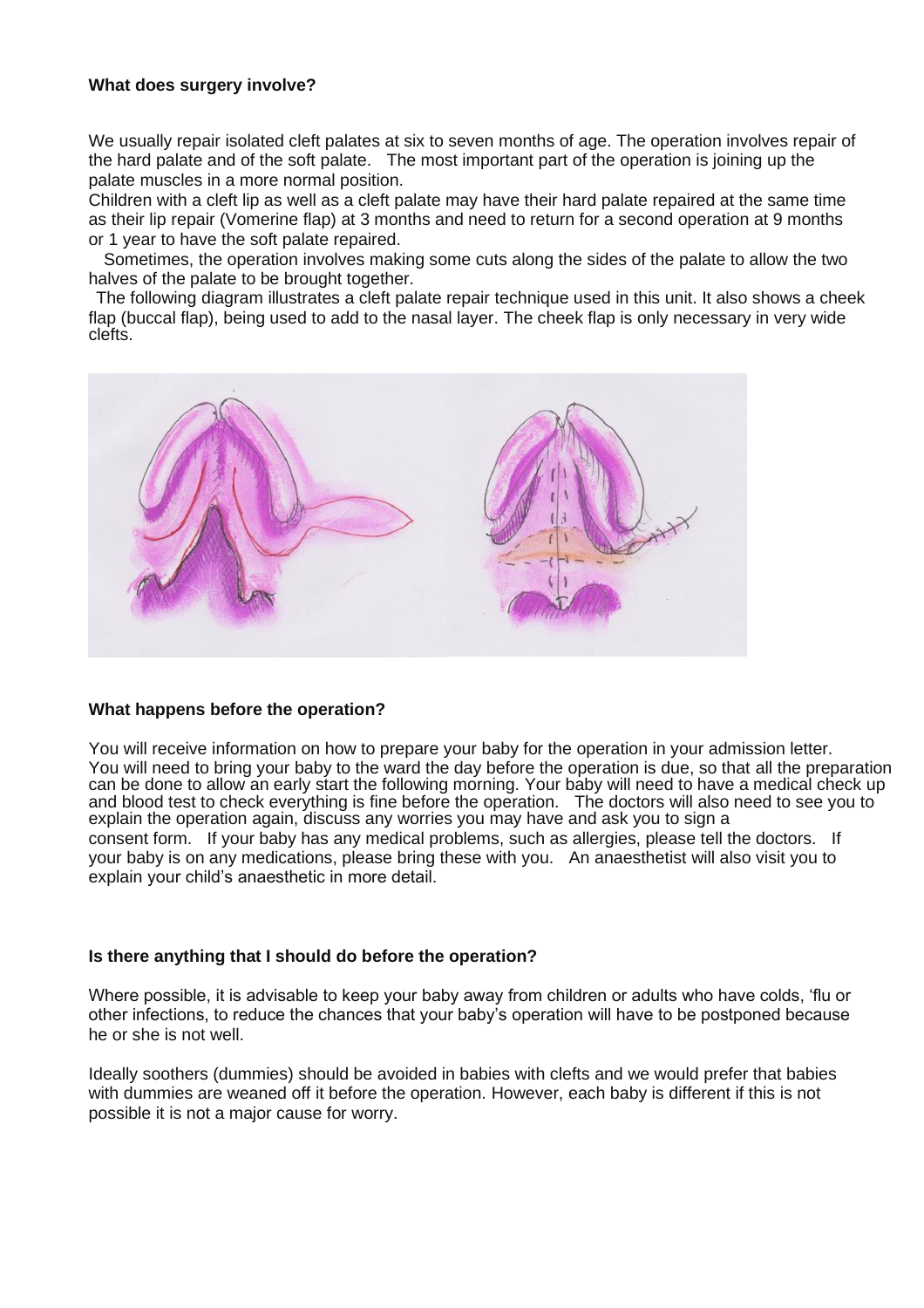## **How long will the operation take?**

Your baby will be off the ward for two to four hours, depending on the extent of the cleft. The procedure itself takes about one and a half hours.

# **Who performs the operation?**

The operation is performed by the cleft specialist plastic surgeon on the team.

## **What anaesthetic is used?**

The baby is given a general anaesthetic by a consultant anaesthetist who specialises in giving anaesthetics to babies and children. One parent will be able to go with the baby to the anaesthetic room for the beginning of the anaesthetic. This usually involves the baby breathing some anaesthetic gas until sleepy. Later, a tube is passed into the wind pipe (trachea) to safeguard breathing during the operation. A drip is put in a vein and usually left in place for a short time after the operation. Fluids can be given to your baby through the drip during the operation and afterwards if necessary.

# **How the operation is performed**

The operation involves joining the parts of the palate which have not joined before birth. The surgeon does this under magnification to allow the small structures to be accurately joined. It is not always possible to completely repair the palate in one go. Sometimes it is better to close the hard palate using an operation called a Vomerine flap. This is allowed to heal and settle and when everything is ready about 3 – 6 months later the remaining soft palate can be repaired. The important part of repairing the soft palate involves teasing out the muscles of the soft palate which are usually in the wrong position. The muscles on either side of the cleft are then re-directed and stitched to each other across the midline. These muscles will hopefully allow the palate to move and close the gap at the back of the throat as happens normally during speech and swallowing. The lining of the palate is repaired with dissolvable stitches.

# **When can I see my baby after the operation?**

Your baby will go to the recovery room after the operation and one parent may go to be with the baby as he or she is waking up. Because local anaesthetic is injected into the area while your baby is asleep, your baby will probably not be feeling any pain at this stage. Your baby may be distressed however, this is mostly due to hunger. There may well be a little blood around the face but do not be concerned about this. Occasionally, a tube will have been placed through one nostril to help the baby to breathe.

#### **When can my baby feed?**

We are happy for your baby to feed as soon as he or she is awake after the anaesthetic. The first feed may be difficult, partly because of the numbness of the mouth.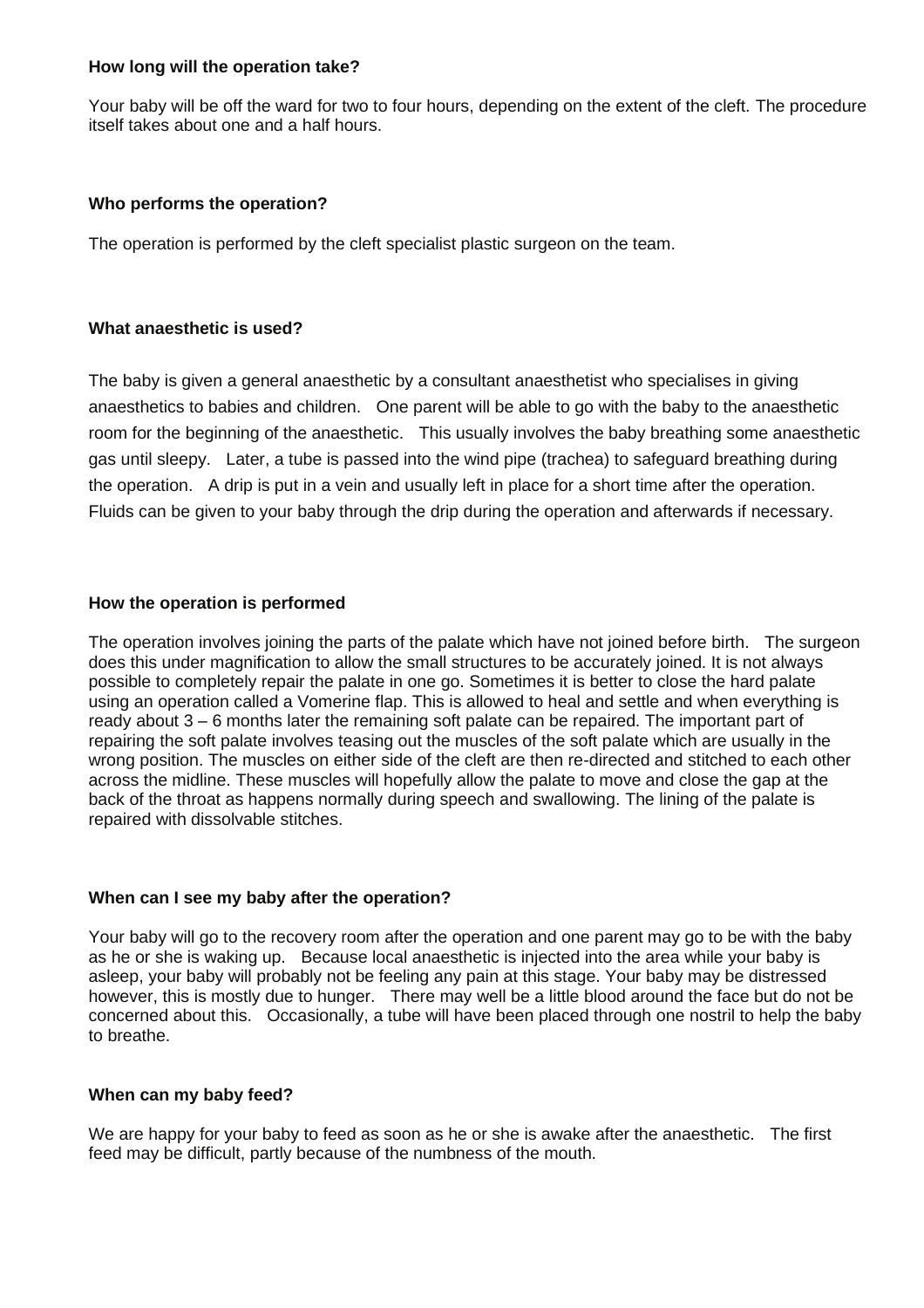# **What happens afterwards?**

At first there may be some bleeding from the mouth, but this usually stops quickly. Only very rarely will any further measures be necessary stop the bleeding. The corners of your baby's mouth may become sore after the operation but this will improve within a few days.

When your baby has returned to the ward, the regular diet of milk and puree food may be offered in the normal manner as soon as he or she is awake. If your baby is not happy to drink from the bottle, fluids may be taken more easily from a spoon, syringe or beaker. If your baby is reluctant to drink it may be necessary to give extra fluid through the drip. The drip will be removed once the baby is drinking well again. It is important to give your baby some sterile water after each feed to keep the wound clean.

Your baby will have a sore mouth after the operation and so may not feel like eating or drinking much. Various medicines can be given at regular intervals to help ease the pain and make feeding more comfortable.

A course of antibiotics will be prescribed to reduce the risk of infection. You will need to continue giving this medicine for a few days after leaving hospital to complete the course.

## **When you get home… … ..**

By the time your baby goes home he or she should be getting back to the normal feeding pattern. The stitches in the roof of the mouth will gradually disappear but for as long as they are still there you should continue to clean your baby's mouth with cooled boiled water each time after eating, drinking or taking medicine.

Try to stop your baby putting his or her fingers or any toys into the mouth as this could damage it. Most babies will not but their fingers into their mouth during this time but if there is concern, we can wrap the baby's hands to prevent him/her from using them. Try to avoid using a dummy for the first two or three weeks.

#### **You should call the ward or the cleft team if:**

- $\Box$  You are concerned in any way about your baby's operation
- $\Box$  Your baby develops an infection in the mouth
- $\Box$  Your baby has a raised temperature of 37.5 $^{\circ}$  and paracetamol / Calpol does not bring it down
- $\Box$  Your baby is irritable and does not feel like feeding
- $\Box$  Your baby is in a lot of discomfort and pain relief does not seem to help
- □ Your baby's mouth starts to bleed
- $\Box$  Sometimes it may appear that a hole has appeared where the palate has been joined. This may close by itself and in general we would not need to be told about it, but if you have any special concerns contact us

# **The next few months**

After your baby has had a cleft palate operation, he or she will need to come back to the hospital for an outpatient appointment the following week and about three months after the operation. These appointments will either be arranged on discharge or sent to you in the post.

Hopefully, when the initial discomfort settles, your baby's feeding should improve and he or she should start babbling and beginning to produce hard sounds such as "b" and "d".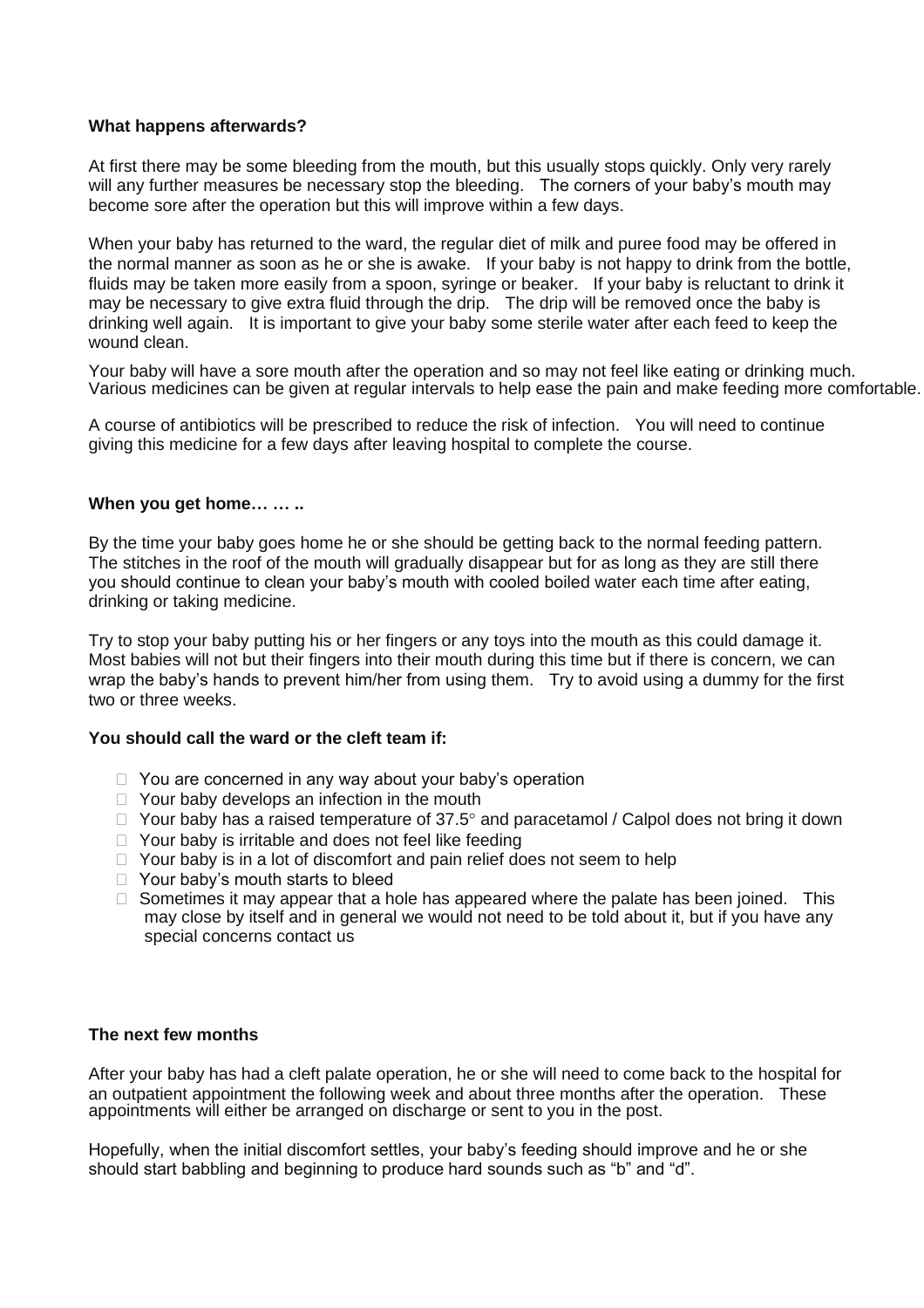# **What are the risks of surgery?**

1 bleeding postoperatively:

 Usually there is some minor bleeding after the operation, but this stops after a few hours. More significant bleeding is uncommon but would require a trip back to the operating theatre. Bleeding occurring 5-6 days after the operation is very rare and may be a sign of infection. Should this occur, bring the baby back to the hospital straight away and inform the on-call plastic surgery team.

## 2 Infection

 If the palate becomes red, and the baby is irritable, not feeding well or has a temperature, it could be a sign of infection. Call the team and/or GP as a change of antibiotics may be required.

## 3 Repair breakdown

 This is rare and usually occurs as a result of infection. It is usually not possible to re-stitch the Wound. The palate may need to be repaired again at a later date.

## 4 Fistula

 Sometimes a hole develops in the repair. Food may come out the nose; nasal regurgitation. If it is a large hole, the palate may need to be re-repaired.

## 5 Poor growth

 Surgery to the palate, particularly to the hard palate may cause adverse scarring which may restrict local growth. This can result in very crooked teeth and even restrict growth of the upper jaw /midface. Poor growth in this area causes problems for dental occlusion requiring orthodontic treatment. In severe cases orthognathic surgery may be required

## 6 Poor palatal function, poor speech

 Sometimes, despite repair, the palate is too short or scarred to work properly and air leaks up the back of the palate into the nose during speech. This may also need further surgery such as a pharyngo plasty when the child is 4 to 5 years old.

#### 7 Anaesthetic problems, chest infection, Air way issues.

 Babies can be very irritable after an anaesthetic, but this settles after a day or so. They may have a sore throat or even develop a chest infection. It is very rare for the upper airways to swell and cause problems but this would be an emergency. Babies are closely monitored with an oxygen probe for the first night to alert the team to an airway problem. Sometimes the baby might need an inhaler or have the breathing tube reinserted should this problem arise. Fortunately, this situation is rare.

If you have any questions, please call:

Baby or Children's surgical ward Cork University Hospital Switch; 0214546400

Cleft Lip & Palate Coordinator/Administrator, Dept of Speech and Language CUH, 021/4922880, 0877007796 Christine.Sheehan1@hse.ie

Secretary to Mr O'Broin Dept of Plastic Surgery O21 4922695

Out of hours Plastic surgical Registrar on call Cork University Hospital Switch; 0214546400